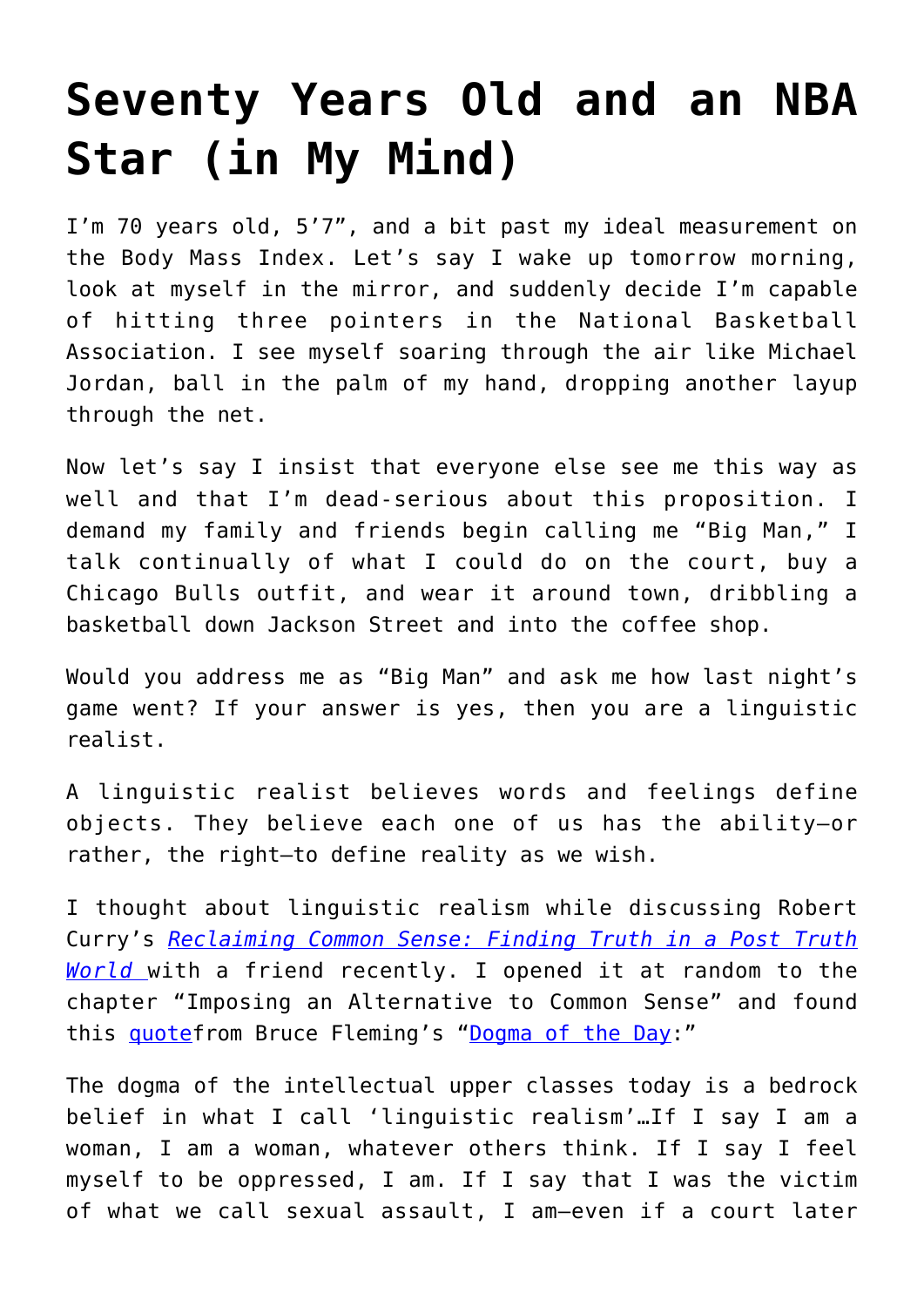decides there was no assault and hence no victim.

Curry spends only four pages discussing "linguistic realism," but that quotation and Curry's brief examination of this attitude's consequences help explain the mess our country is in and the divisions created by language usage. Most Americans, as Curry tells us, are common sense realists. They are men, women, and even children who know in their bones the differences between men and women, the purpose of borders, and the true meaning of oppression.

Our elites are different. Curry again cites Bruce Fleming: "The basis of linguistic realism is the rejection of words as a means, and the acceptance of them, and other forms of representation, as an end in themselves."

Thus, in our basketball example above, a common sense realist who cared about my welfare might douse me with a pitcher of cold water, arrange for me to see a therapist, have me committed, or simply accept me as that nutty old guy who finally hopped into an inner tube and plunged over Niagara Falls.

A linguistic realist would ask me to autograph his basketball.

We've indulged in linguistic realism for decades now, often through euphemism. "Collateral damage" refers to civilians we've killed or wounded in war. "Enhanced interrogation" means some form of torture. "Underprivileged" or "poverty-stricken" people were once called poor. "Hate speech" is a term we apply to the rhetoric of those who disagree with us. "Illegal aliens" has given way to "undocumented immigrants." We "put to sleep" our pets and "fix" our dogs and cats. (Who knew they were broken?)

Here's one of my many favorites. An AARP article advises that instead of calling men and women "old," we should refer to them as sages or wizards because "if you have lived past 45, are a halfway decent person and not cruel or mean, then yes,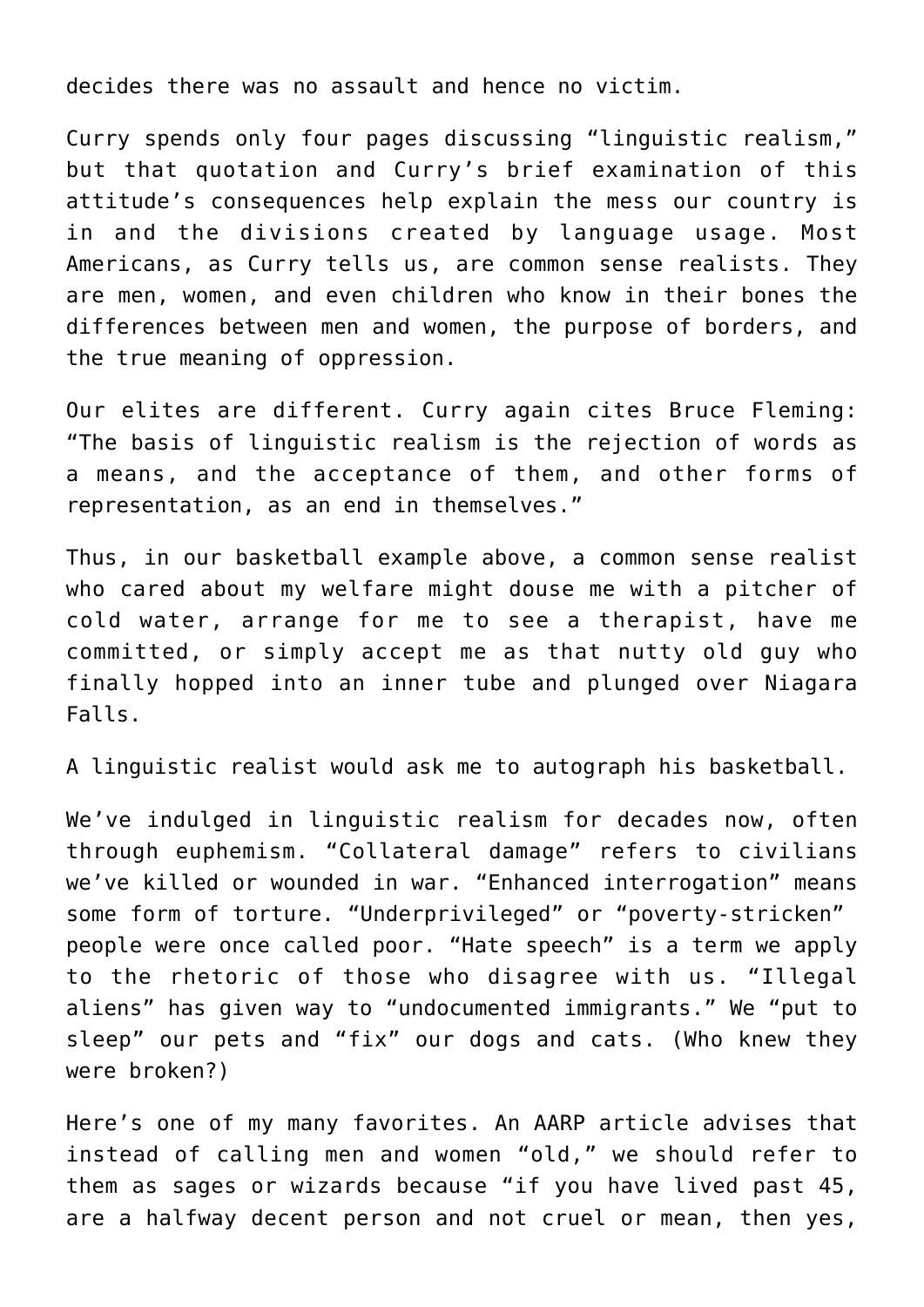you are magical."

I've known plenty of people who fit this description, including myself, and believe me, we aren't magical. A warning here: call me a wizard, and my glass of chardonnay will go from my lips to your face.

In the last few years, linguistic realists have run amuck. Riots have become "largely peaceful protests." Some now regard conservatives as "terrorists." The Biden administration [replaced mothers with "birthing people."](https://www.newsweek.com/biden-admin-replaces-mothers-birthing-people-maternal-health-guidance-1598343) In some places, we now allow men and women to select their bathrooms or spas depending on their "gender identity." Personal preferences trump chromosome and the laws of nature.

This application of linguistic realism comes with grave consequences, particularly in the online world. Use the wrong gender pronoun, and you may be banned from social media. Critique some new fashionable moniker like "critical race theory" or "Black Lives Matter," and you will either be ghosted or savaged by an online mob. Defend common sense realism, and you may find yourself booted off Twitter or Facebook with little explanation.

In Boswell's *[Life of Johnson](https://www.gutenberg.org/files/1564/1564-h/1564-h.htm)* we have this exchange that sums up Curry's argument for common sense:

After we came out of the church, we stood talking for some time together of Bishop Berkeley's ingenious sophistry to prove the non-existence of matter, and that every thing in the universe is merely ideal. I observed, that though we are satisfied his doctrine is not true, it is impossible to refute it. I never shall forget the alacrity with which Johnson answered, striking his foot with mighty force against a large stone, till he rebounded from it – 'I refute it THUS.'

Linguistic realism? Out of frustration, I just now kicked the concrete steps of my front porch and darn near broke my toe.